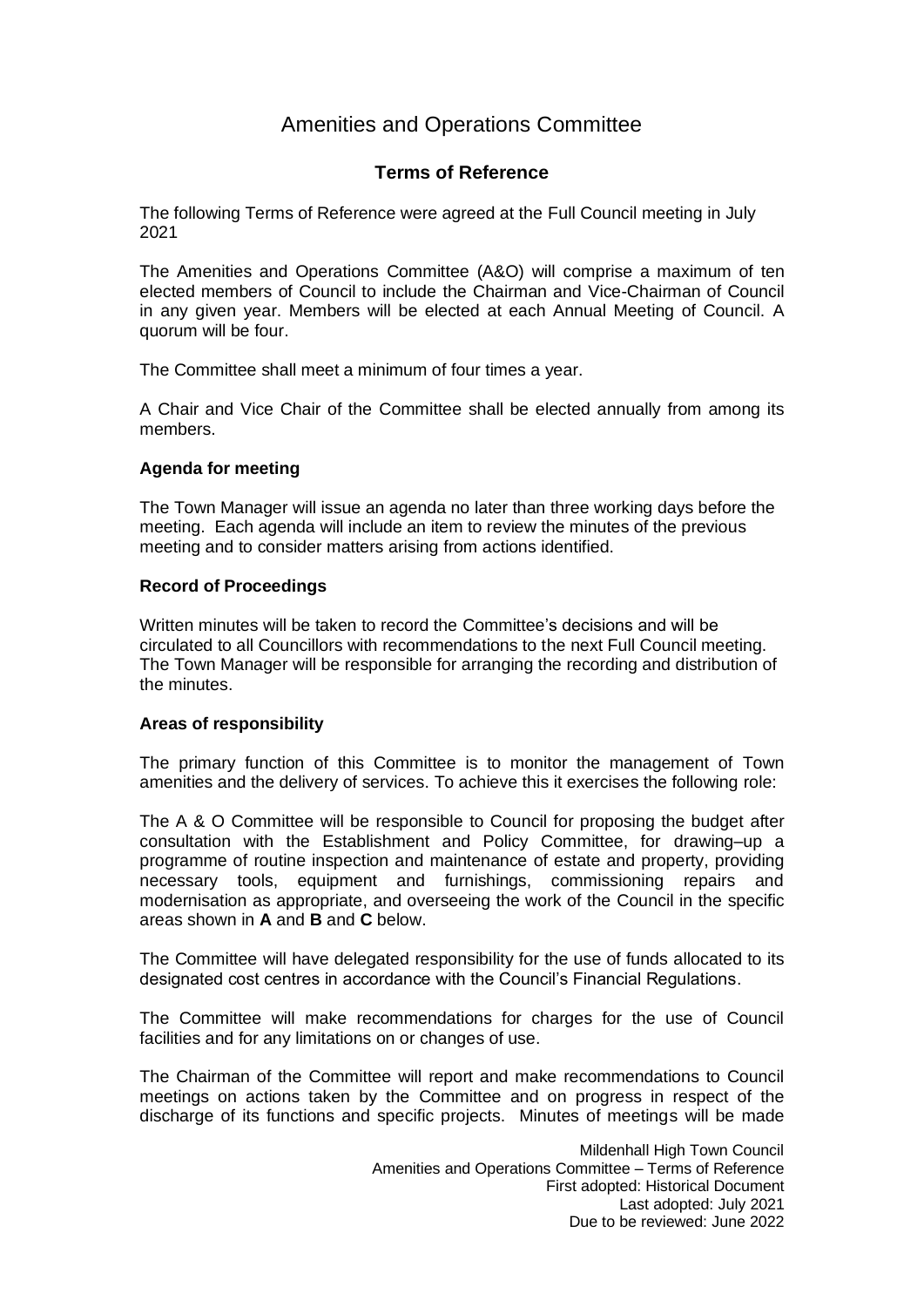available to subsequent Council meetings and an opportunity will be presented in the agenda for the Committee Chairman to comment on specific items and to invite questions.

The Committee may canvass the views of Councillors and undertake consultation in respect of issues and proposals and liaise with outside organisations and bodies. The Committee may from time to time co-opt members from Council or from outside bodies to advise on specific issues. Such co-opted members shall not have a vote.

The Committee is responsible for an overview of all aspects of amenity management, specifically:

- 1. Management of Town Council buildings, land and other property
- 2. Providing clear and concise formal proposals at all times to avoid ambiguity in the minutes to ensure that the intention of the resolution is conveyed to the members for them to vote on
- 3. Managing a delegated budget as agreed by Full Council annually
- 4. Oversight of community events
- 5. Creating project groups with a specific purpose and time limited, to report back to the Committee with recommendations/ findings and progress on delivery
- 6. Providing terms of reference for those project groups
- 7. Liaising with the Council Communications Strategy Group to ensure consistency and continuity.

#### **Specifics**

#### **A. Estate / land management**

- I. Trees, gardens, parks and fields grass and hedge cutting, planting, general maintenance.
- II. Riverbank and riparian responsibilities.
- III. Cemeteries Thetford Road, Closed Cemetery (Kingsway), St Mary's Churchyard.
- IV. Street lighting and street furniture.
- V. Allotments Lark Road, Riverside
- VI. Playgrounds & MUGA.

#### **B. Premises management**

I. Jubilee Centre.

Mildenhall High Town Council Amenities and Operations Committee – Terms of Reference First adopted: Historical Document Last adopted: July 2021 Due to be reviewed: June 2022